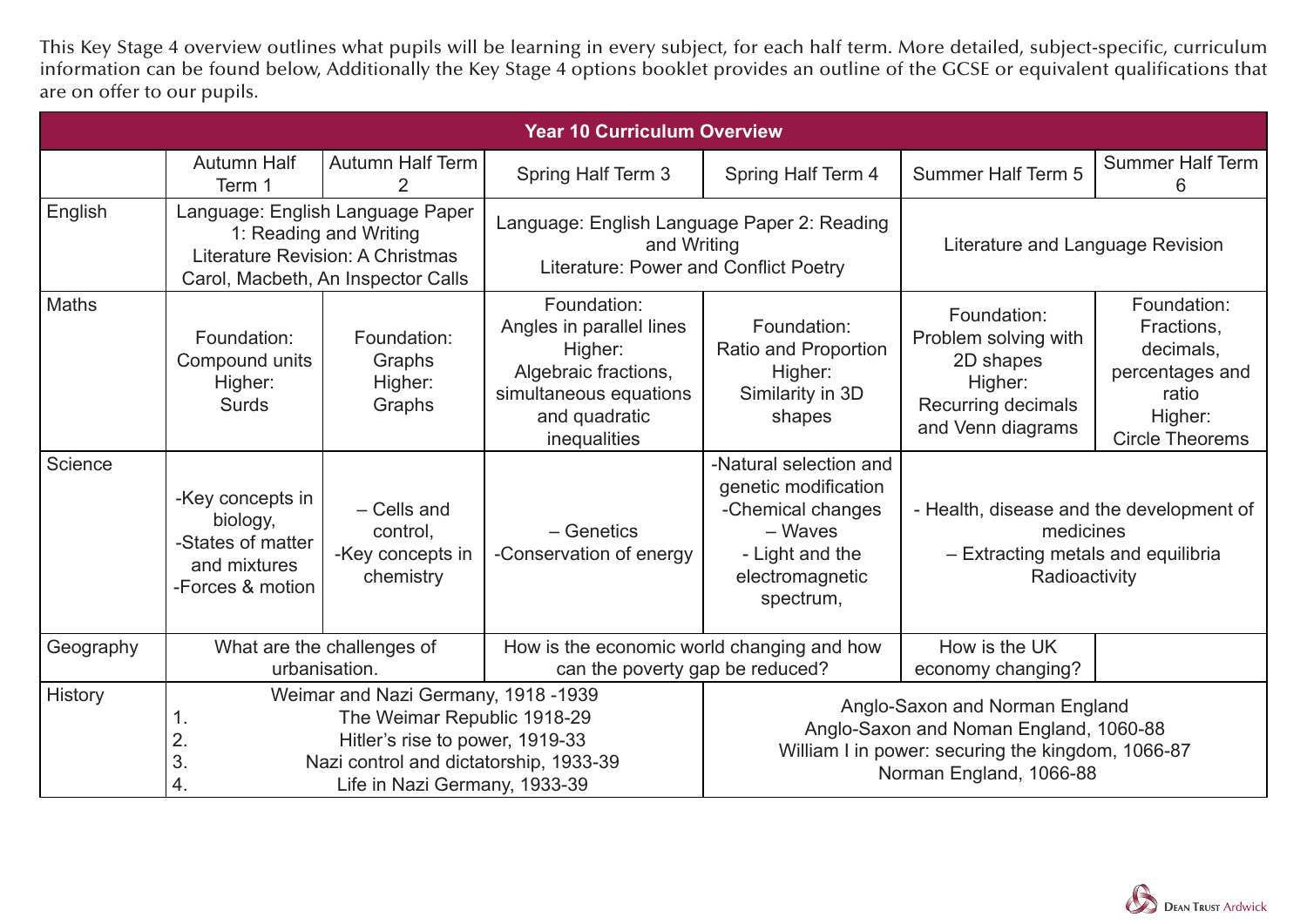| <b>MFL</b>                      | Spanish:<br>Holidays<br>French: Family<br>relationships                                                                           | Spanish:<br>School<br>French: Free time                                                               | Spanish:<br>Family and technology<br>French: Traditions and<br>customs                                                                              | Spanish:<br><b>Hobbies and interests</b><br>French: Local area                          | Spanish:<br>Local area<br>French:<br>Holidays                                                                                                | Spanish:<br><b>Customs and</b><br>traditions<br>French:<br>School                       |
|---------------------------------|-----------------------------------------------------------------------------------------------------------------------------------|-------------------------------------------------------------------------------------------------------|-----------------------------------------------------------------------------------------------------------------------------------------------------|-----------------------------------------------------------------------------------------|----------------------------------------------------------------------------------------------------------------------------------------------|-----------------------------------------------------------------------------------------|
| <b>RE/PSHE</b>                  | <b>PSHE</b><br>iMatter: Safety<br>and Wellbeing                                                                                   | PSHE:<br>iMatter:<br>Relationships and<br>Health                                                      | Citizenship:<br>Rule of Law and<br>Democracy                                                                                                        | Citizenship:<br><b>Individual Liberty</b><br>and Respect and<br><b>Tolerance</b>        | <b>Religious Education:</b><br><b>Islam</b>                                                                                                  | Religious<br>Education:<br>Christiantiy                                                 |
| Computer<br>Science             | Introduction to<br>programming                                                                                                    | Data and data<br>types                                                                                | <b>Effective Programming</b>                                                                                                                        | Effective<br>Programming                                                                | <b>Cyber Security</b>                                                                                                                        | Communication<br>and Networks                                                           |
| Technology                      | <b>Polymers</b>                                                                                                                   | Pewter Jewellery                                                                                      | Designing for a client                                                                                                                              | <b>Practice GCSE NEA</b>                                                                | <b>Practice GCSE NEA</b>                                                                                                                     | <b>Begin GCSE</b>                                                                       |
| Hospitality &<br>Catering       | Unit 1 LO1<br>LO1: Understand<br>the environment<br>in which<br>hospitality<br>and catering<br>providers<br>operate               | Unit 1 LO <sub>2</sub><br>LO2: Understand<br>how hospitality<br>and catering<br>provisions<br>operate | Unit 1 LO3<br>LO3: Understand how<br>hospitality and catering<br>provision meets health<br>and safety requirements                                  | Unit 1 LO4<br>LO4: Know how food<br>can cause ill health                                | Unit 1 LO5<br>LO5: Be able to<br>propose a hospitality<br>and catering provision<br>to meet specific<br>requirements<br><b>Exam revision</b> | Unit 1 Exam<br><b>Begin Unit 2</b>                                                      |
| Art                             | Unit one project<br>one<br>Portfolio                                                                                              | Unit one<br>project one<br>Portfolio                                                                  | Unit one<br>project one<br>Portfolio                                                                                                                | Unit one<br>project one<br>Portfolio                                                    | Unit one<br>project one<br>Portfolio                                                                                                         | Unit one<br>project one<br>Portfolio                                                    |
| Performing<br>Arts              | Component 1:<br><b>Exploring the</b><br><b>Performing Arts</b><br>Industry                                                        | Component 1:<br><b>Exploring the</b><br><b>Performing Arts</b><br>Industry                            | <b>Component 1: Exploring</b><br>the Performing Arts<br>Industry                                                                                    | Component 2:<br><b>Developing Skills</b><br>and Techniques in<br><b>Performing Arts</b> | Component 2:<br><b>Developing Skills</b><br>and Techniques in<br><b>Performing Arts</b>                                                      | Component 2:<br><b>Developing Skills</b><br>and Techniques in<br><b>Performing Arts</b> |
| Physical<br>Education           | Boys - rugby, football, badminton,<br>basketball, American football<br>Girls - netball, dance, badminton,<br>football, basketball |                                                                                                       | Boys - basketball, rugby, badminton, football,<br>table tennis, American football<br>Girls – dance, badminton, netball, table tennis,<br>basketball |                                                                                         | Boys - athletics, cricket, tennis, table<br>tennis, basketball<br>Girls – athletics, rounders, badminton,<br>table tennis                    |                                                                                         |
| <b>Sports</b><br><b>Studies</b> | Contemporary Issues in Sport<br>Sports Leadership                                                                                 |                                                                                                       | Contemporary Issues in Sport<br><b>Sports Leadership</b>                                                                                            |                                                                                         | Developing Knowledge in Outdoor<br>Activities                                                                                                |                                                                                         |

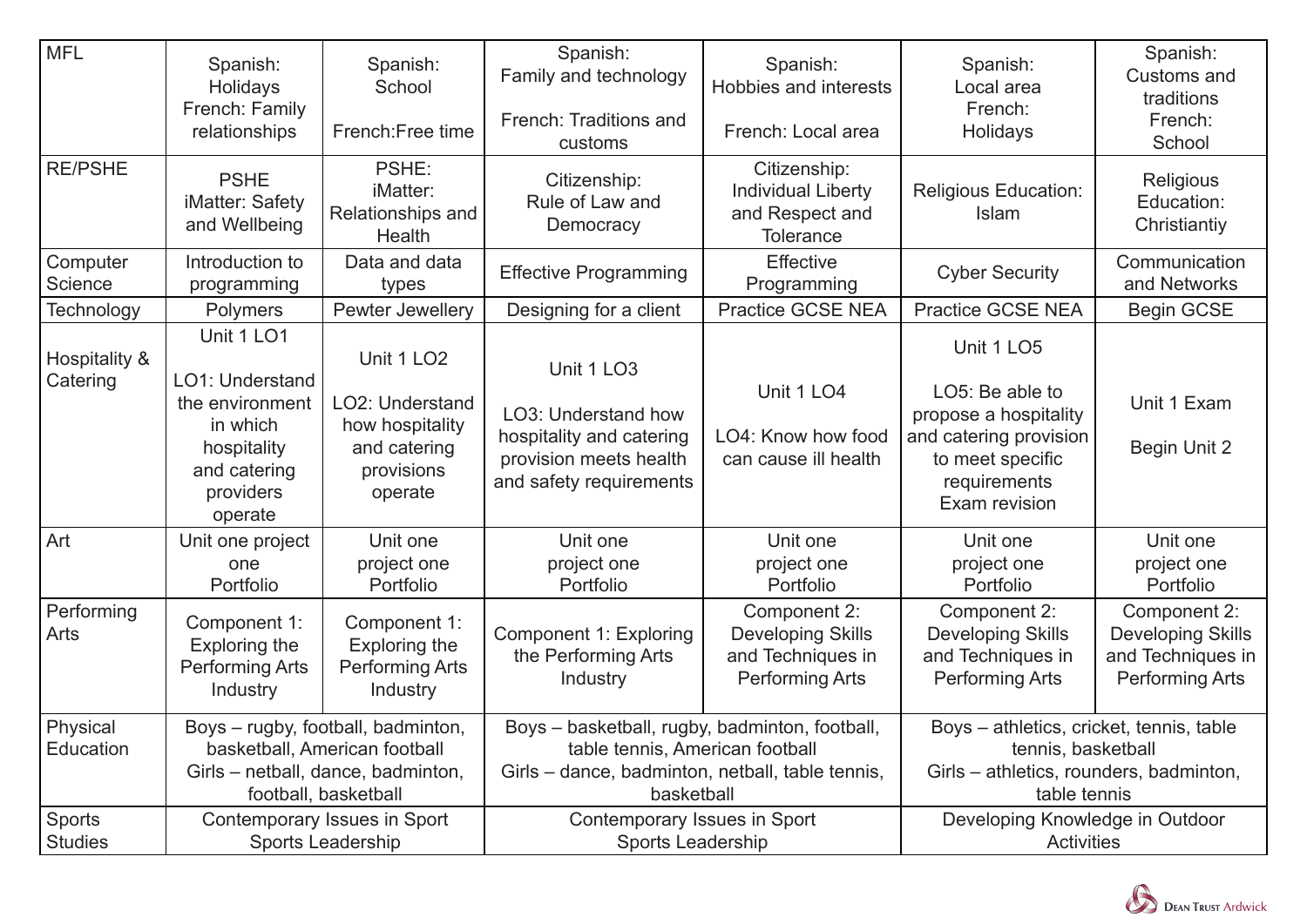| Creative        | Planning an                                  | Creating an                                                                            | Creating an effective                                                            | Planning an effective                                                                       | Creating an effective                                                                       | Creating an                               |
|-----------------|----------------------------------------------|----------------------------------------------------------------------------------------|----------------------------------------------------------------------------------|---------------------------------------------------------------------------------------------|---------------------------------------------------------------------------------------------|-------------------------------------------|
| Media           | effective website                            | effective website                                                                      | website                                                                          | animation                                                                                   | animation                                                                                   | effective animation                       |
| <b>Business</b> | Component<br>1: Exploring<br><b>Business</b> | Component<br>1: Exploring<br><b>Business</b><br>Component 3:<br>Promotion &<br>Finance | Component 1: Exploring<br><b>Business</b><br>Component 3: Promotion<br>& Finance | Component 1:<br><b>Exploring Business</b><br>Component 3:<br><b>Promotion &amp; Finance</b> | Component 1:<br><b>Exploring Business</b><br>Component 3:<br><b>Promotion &amp; Finance</b> | Component 1:<br><b>Exploring Business</b> |

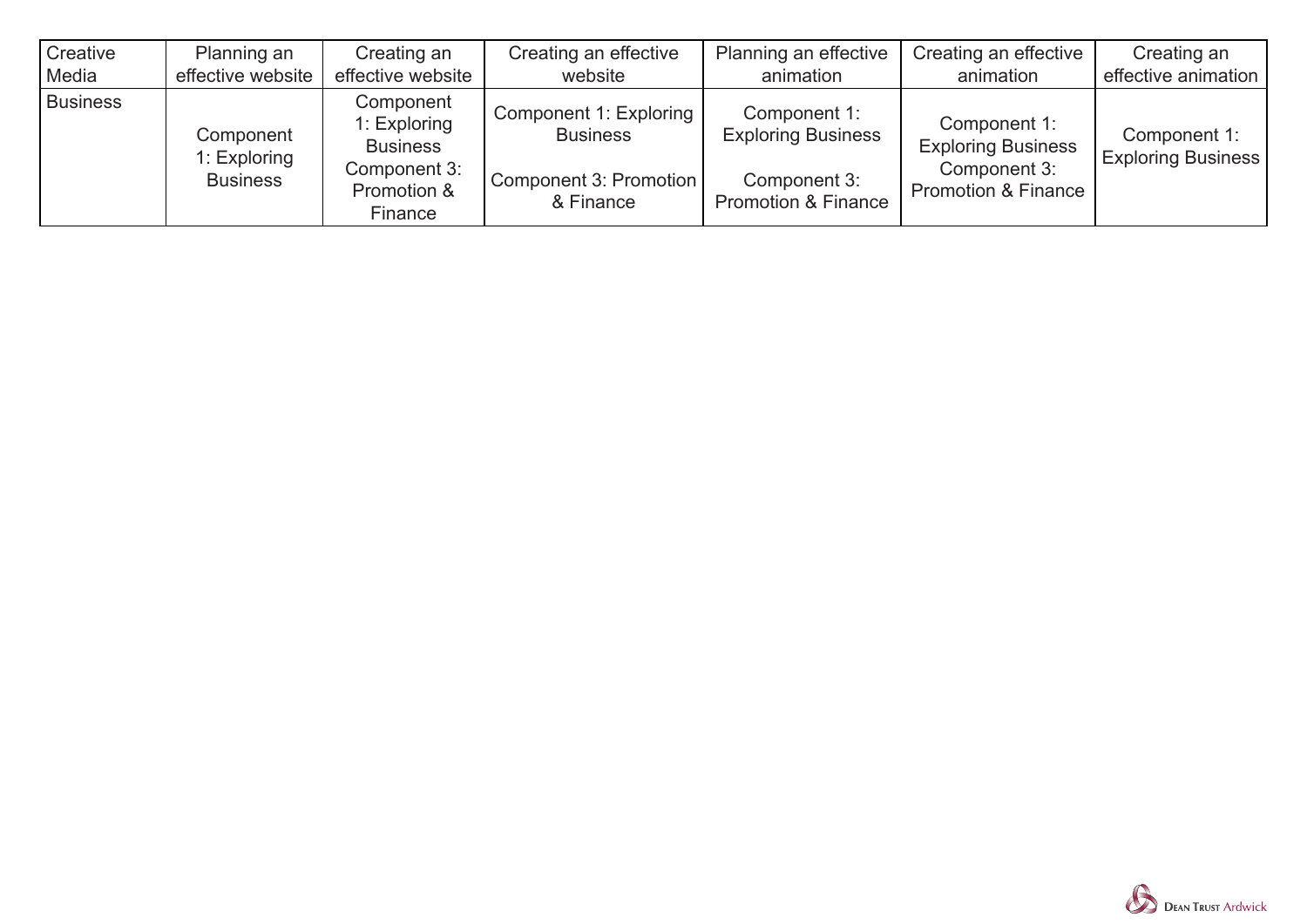| <b>Year 11 Curriculum Overview</b> |                                                                                                                                                           |                                                                           |                                                                                                                                                                                                                                                                                                          |                                                                                                                            |                                                                                                |                       |
|------------------------------------|-----------------------------------------------------------------------------------------------------------------------------------------------------------|---------------------------------------------------------------------------|----------------------------------------------------------------------------------------------------------------------------------------------------------------------------------------------------------------------------------------------------------------------------------------------------------|----------------------------------------------------------------------------------------------------------------------------|------------------------------------------------------------------------------------------------|-----------------------|
|                                    | <b>Autumn Half Term</b>                                                                                                                                   | <b>Autumn Half Term</b>                                                   | Spring Half Term 3                                                                                                                                                                                                                                                                                       | <b>Spring Half Term 4</b>                                                                                                  | <b>Summer Half Term 5</b>                                                                      | Summer Half Term 6    |
| English                            | Language: Language Paper 1 and 2<br><b>Crossover Unit</b><br>Literature: All Texts Revision                                                               |                                                                           | Language and Literature Revision                                                                                                                                                                                                                                                                         |                                                                                                                            | Language and Literature Revision                                                               |                       |
| Maths                              | Foundation:<br>Circles,<br>Pythagoras and<br>indices<br>Higher:<br>Quadratic<br>simultaneous<br>equations                                                 | Foundation:<br>Probaility<br>Higher:<br>Congruency and<br>similarity      | Foundation:<br>Alebgra<br>Higher:<br>Vectors                                                                                                                                                                                                                                                             | Foundation:<br>Vectors<br>Higher:<br>Histograms and box<br>plots                                                           | Foundation:<br>Individualised<br>revision plans<br>Higher:<br>Individualised<br>revision plans |                       |
| Science                            | -Exchange and<br>transport in<br>animals<br>-Groups in the<br>periodic table,<br>- Energy - Forces<br>doing work                                          | -Exchange and<br>transport in<br>animals<br>- Forces and their<br>effects | -Ecosystems and<br>material cycles<br>-Rates of reaction and<br>energy changes<br>-Electricity and circuits                                                                                                                                                                                              | - Magnetism and<br>the motor effect<br>Electromagnetic<br>induction<br>-Animal coordination,<br>control and<br>homeostasis | -Plant structures and<br>their functions<br>-Fuels and Earth<br>science<br>-Particle model     | -Forces and<br>matter |
| Geography                          | The Challenge of Resource<br>Management<br>Water                                                                                                          |                                                                           | <b>UK Landscapes</b><br><b>Rivers</b>                                                                                                                                                                                                                                                                    | <b>UK Landscapes</b><br>Coasts                                                                                             |                                                                                                |                       |
| History                            | <b>American West</b><br>The early settlement of the West<br>c1835-1895<br>Development of the plains, c1862-<br>1876<br>Conflicts and conquest, c1876-1895 |                                                                           | <b>Crime and Punishment</b><br>c1000-c15000: Crime and punishment in<br>medieval England<br>c1500-c1700: Crime and punishment in early<br>modern England<br>c1700-1900: Crime and punishment in<br>eighteenth and nineteenth century Britain<br>c1900-present: Crime and punishment in<br>modern Britain |                                                                                                                            |                                                                                                |                       |